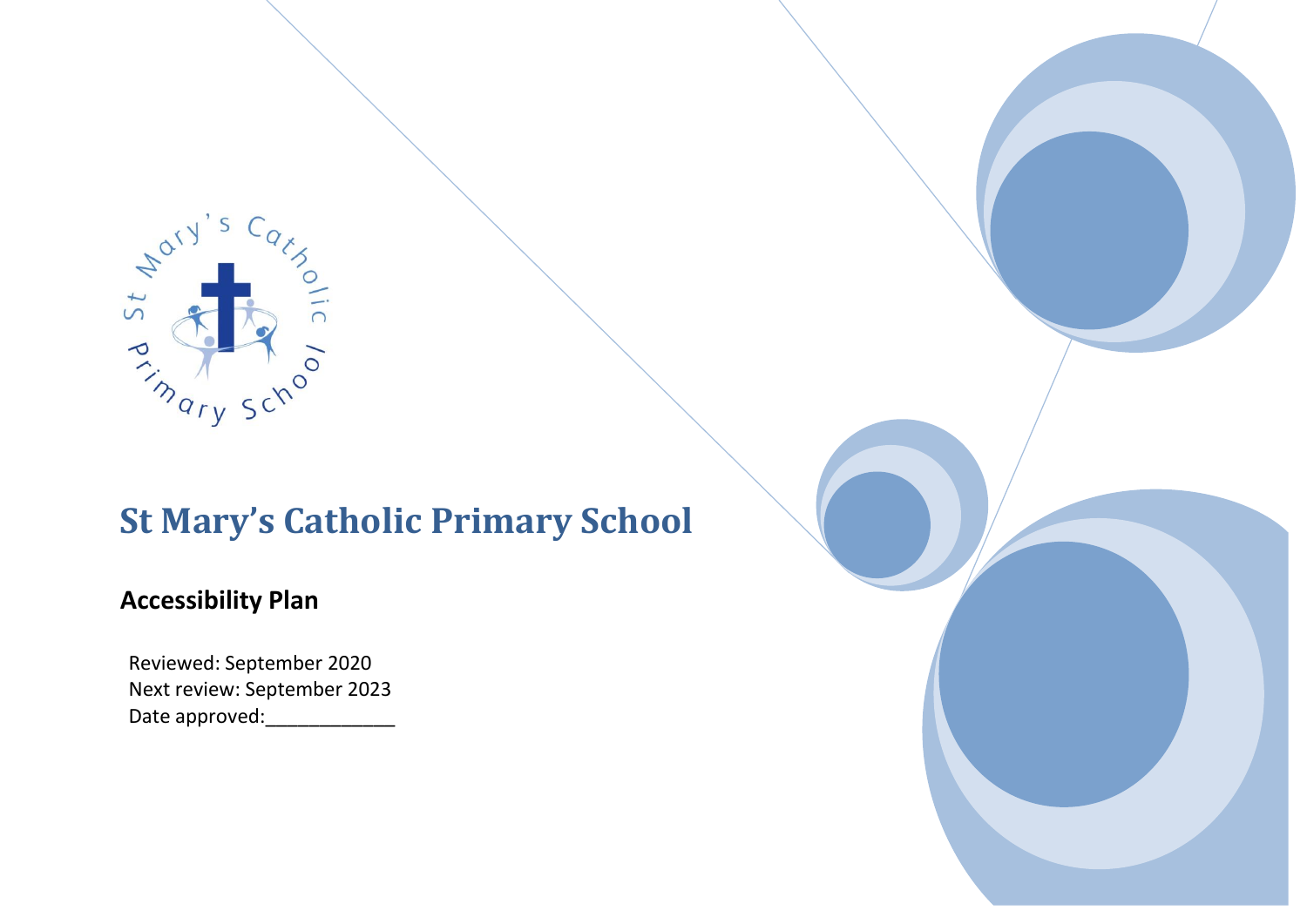

**ST MARY'S CATHOLIC PRIMARY SCHOOL ACCESSIBILITY PLANNING 2020 – 2023**



1. THE THREE STRANDS

There are three strands in increasing access for disabled pupils.

- $\ddot{\phantom{1}}$  Increased access to the curriculum for pupils.
- **IMPROVEMENT TO the physical environment of schools to increase access to all aspects of education and associated** services.
- $\ddot{\phantom{1}}$  Improvements in the provision of information for disabled pupils, where it is provided in writing for pupils who are not disabled.

### 2. INCREASING ACCESS TO THE CURRICULUM

This might include:-

- **Changes in teaching and learning arrangements**
- **Classroom organisation**
- **The deployment of learning support**
- **Staff Information**
- **Staff Training**
- **Grouping arrangements**
- **Peer Support**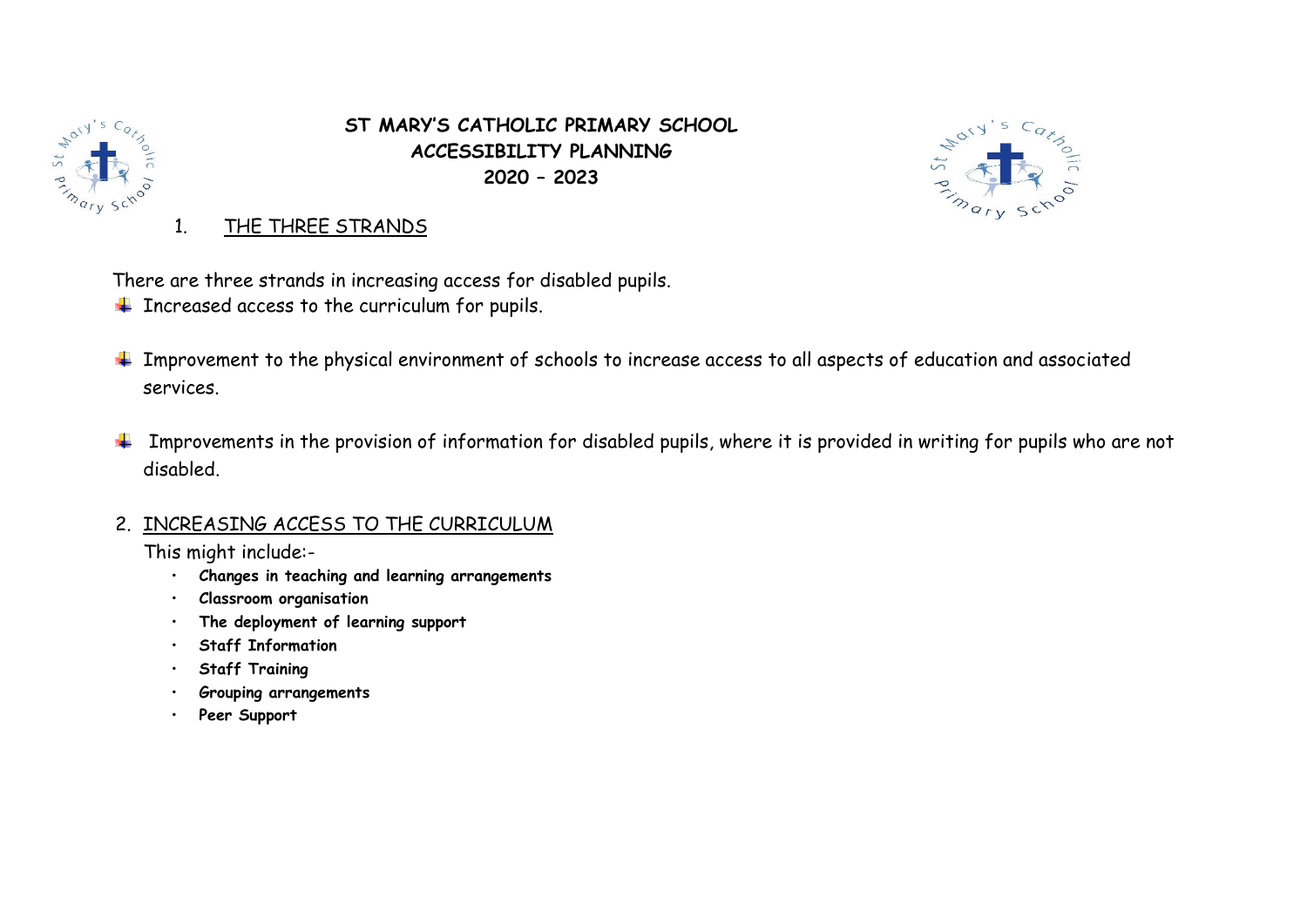#### **3. IMPROVEMENTS TO THE PHYSICAL ENVIRONMENT**

- This may include:-
- Lighting
- Signing
- Improvements to the acoustic environment
- Floor coverings
- Toilets and washing facilities
- Furniture
- Layout of the playground
- Adaptable workbenches
- Steps & Stairways
- Parking areas
- Entrance / Exits (Including internal & external doors)
- Décor
- Exterior Surfaces
- Use of different chairs/tables when advised by PIMIS

#### **4. IMPROVING THE DELIVERY OF INFORMATION TO DISABLED PUPILS**

This may include:-

- o Handouts
- o Text books
- o Information about school events
- o Homework
- o Accessibility of school website

It might include making information available;

- In Braille
- In large print
- Through sign language
- Using a symbol system
- In a different language
- On audio tape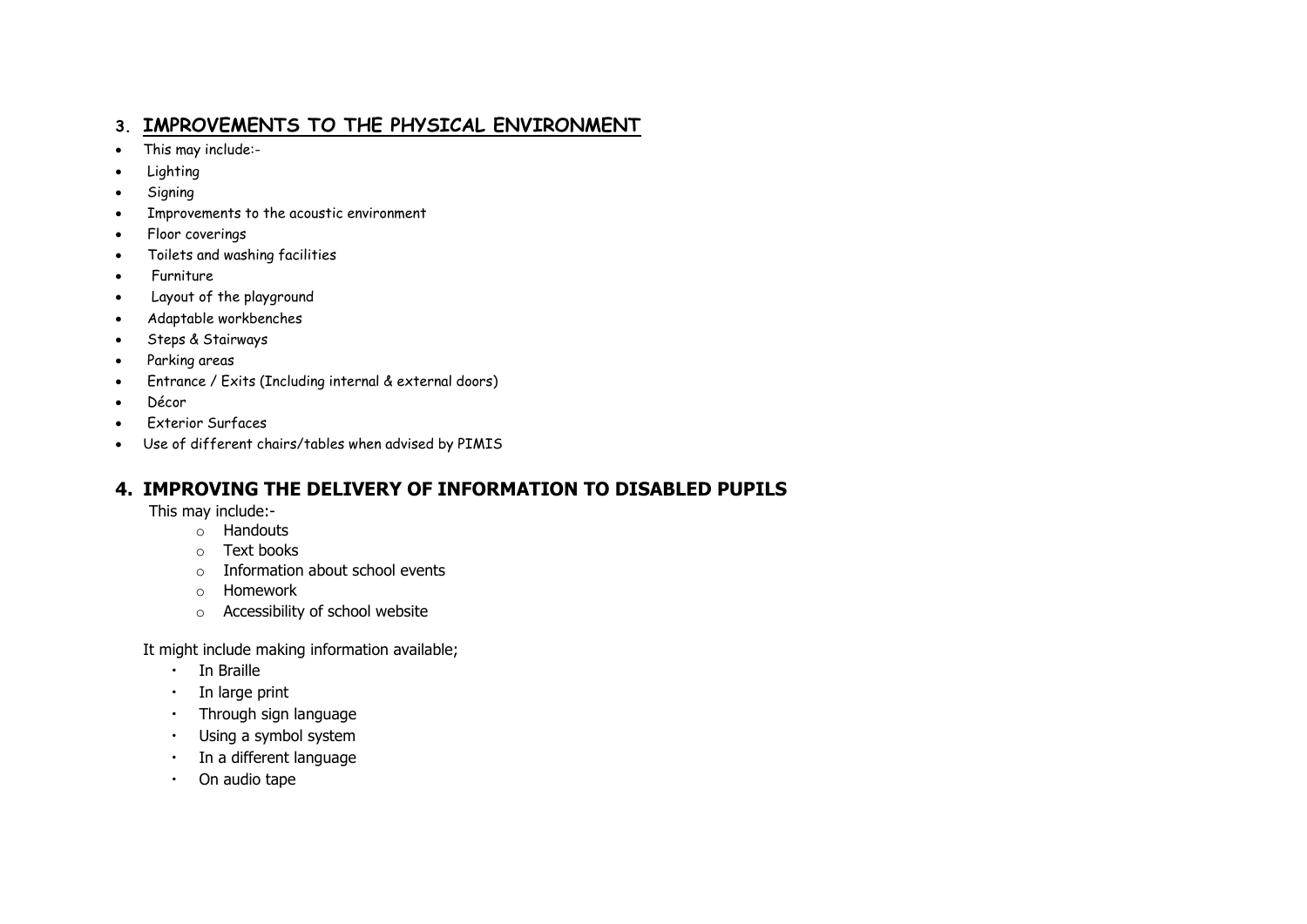# St Mary's Catholic Primary school Access Plan



### Increased access to the curriculum for disabled pupils

| <b>Targets</b>                         | <b>Strategies</b>                                   | <b>Success Criteria</b>                                          | When                          |
|----------------------------------------|-----------------------------------------------------|------------------------------------------------------------------|-------------------------------|
| Effective<br>communication and         | <b>SENDCO</b>                                       | Termly meetings/written report comment with/to<br>parents/carers | Time allocated                |
| engagement with<br>parents             |                                                     | Parent workshops<br>Parent surveys                               |                               |
| Training for staff on                  | SLT/                                                | Epipen training                                                  | Training time                 |
| increasing access to                   | Senco/ School                                       | Training to support SEMH needs from                              | TA time allocated             |
| the curriculum for all                 | nurse                                               | Occupational therapist                                           |                               |
| pupils                                 |                                                     | Precision teaching training for TAs                              |                               |
|                                        |                                                     | Access to courses on line                                        |                               |
|                                        |                                                     | Safer handling training updated for trained staff                |                               |
|                                        |                                                     | when needed                                                      |                               |
|                                        |                                                     | SENCo to deliver staff meeting - 6/10/2020                       |                               |
|                                        |                                                     | Key staff to be team teach trained and training                  |                               |
|                                        |                                                     | updated                                                          |                               |
| Effective use of                       | Senco/ SLT                                          | Strategic deployment of support staff                            | Time allocated                |
| resources to increase<br>access to the |                                                     | Interventions for each class planned on weekly<br>timetable      |                               |
| curriculum for all                     |                                                     | Use of ICT                                                       |                               |
| pupils                                 |                                                     | More concrete resources purchased                                |                               |
|                                        |                                                     | SENCo to lead staff meeting regarding use of                     |                               |
|                                        |                                                     | resources.                                                       |                               |
| Appropriate use of                     | Appropriate use of specialised equipment to benefit | Appropriate use of specialised equipment to benefit              | Appropriate use of            |
| specialised equipment                  | individual pupils and staff                         | individual pupils and staff                                      | specialised equipment to      |
| to benefit individual                  |                                                     |                                                                  | benefit individual pupils and |
| pupils and staff                       |                                                     |                                                                  | staff                         |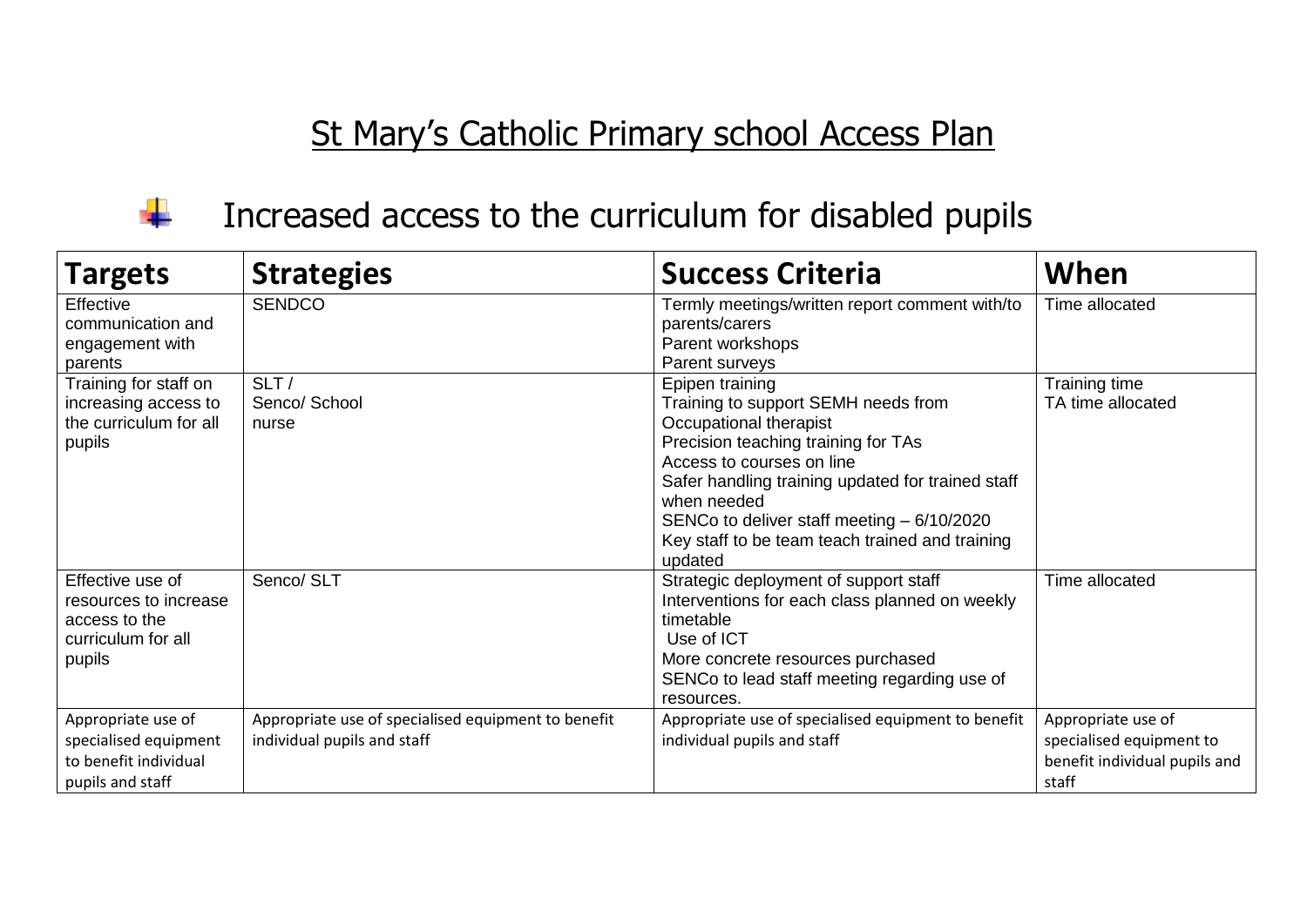|                        |                                                           | Children allocated specialist equipment have access |                              |
|------------------------|-----------------------------------------------------------|-----------------------------------------------------|------------------------------|
|                        |                                                           | to them daily and staff are ensuring they are being |                              |
|                        |                                                           | used correctly and safely                           |                              |
| All out of school      | All out of school activities and after school clubs are   | Reasonable adjustments are made                     | All out of school activities |
| activities and after   | accessible to all pupils and adequate support is in place | Necessary resources are allocated                   | and after school clubs are   |
| school clubs are       | when needed.                                              | Leading staff have the correct training             | planned to ensure            |
| planned to ensure      |                                                           |                                                     | reasonable adjustments are   |
| reasonable adjustments |                                                           |                                                     | made to enable the           |
| are made to enable the |                                                           |                                                     | participation of the whole   |
| participation of the   |                                                           |                                                     | range of pupils              |
| whole range of pupils  |                                                           |                                                     |                              |